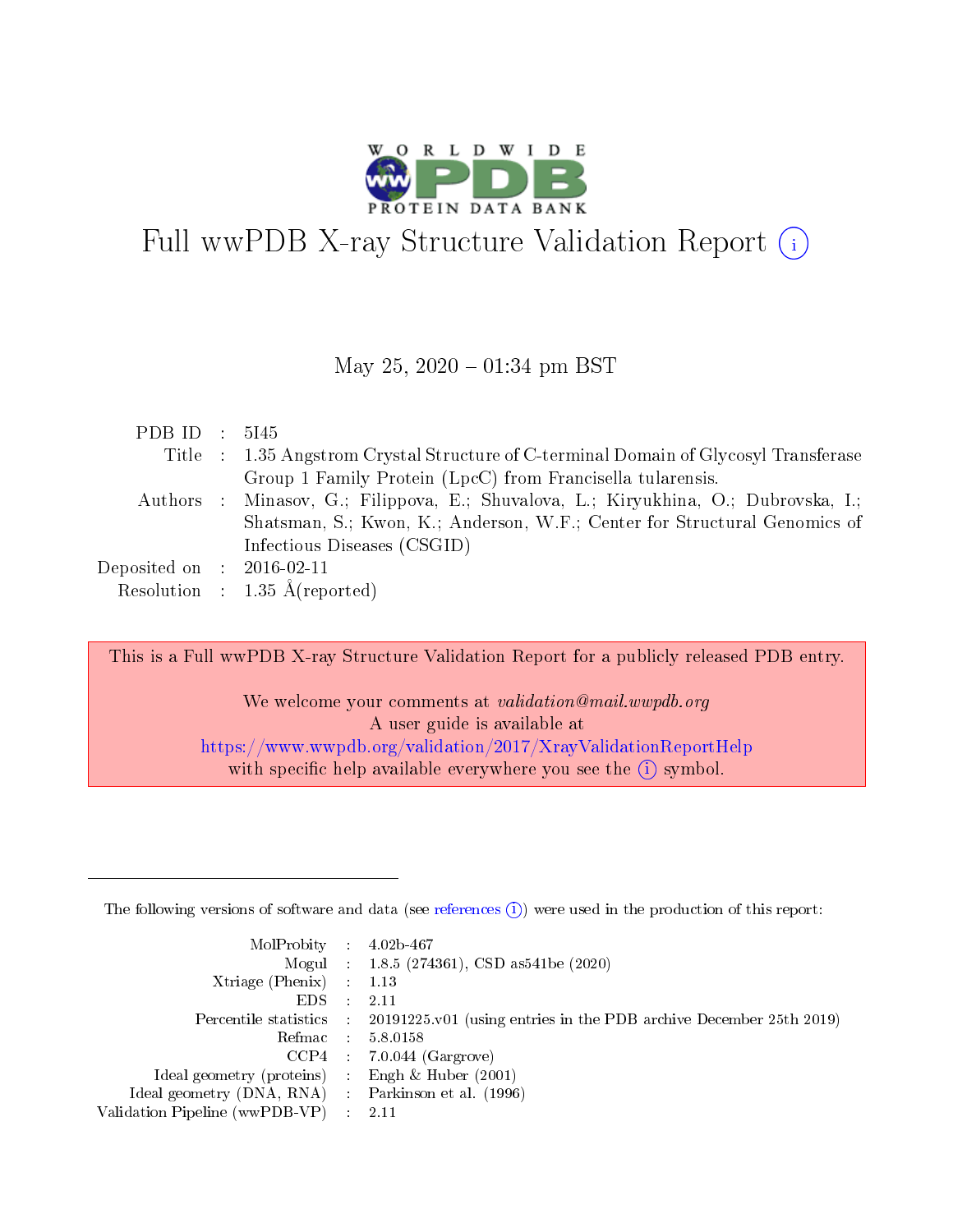# 1 [O](https://www.wwpdb.org/validation/2017/XrayValidationReportHelp#overall_quality)verall quality at a glance  $(i)$

The following experimental techniques were used to determine the structure: X-RAY DIFFRACTION

The reported resolution of this entry is 1.35 Å.

Percentile scores (ranging between 0-100) for global validation metrics of the entry are shown in the following graphic. The table shows the number of entries on which the scores are based.



| Metric                | Whole archive<br>$(\#\mathrm{Entries})$ | Similar resolution<br>$(\#\text{Entries},\,\text{resolution}\,\,\text{range}(\textup{\AA}))$ |  |  |
|-----------------------|-----------------------------------------|----------------------------------------------------------------------------------------------|--|--|
| $R_{free}$            | 130704                                  | $1509(1.38-1.34)$                                                                            |  |  |
| Clashscore            | 141614                                  | $1551(1.38-1.34)$                                                                            |  |  |
| Ramachandran outliers | 138981                                  | $1530(1.38-1.34)$                                                                            |  |  |
| Sidechain outliers    | 138945                                  | $1530(1.38-1.34)$                                                                            |  |  |
| RSRZ outliers         | 127900                                  | $1487(1.38-1.34)$                                                                            |  |  |

The table below summarises the geometric issues observed across the polymeric chains and their fit to the electron density. The red, orange, yellow and green segments on the lower bar indicate the fraction of residues that contain outliers for  $>=3, 2, 1$  and 0 types of geometric quality criteria respectively. A grey segment represents the fraction of residues that are not modelled. The numeric value for each fraction is indicated below the corresponding segment, with a dot representing fractions  $\epsilon=5\%$  The upper red bar (where present) indicates the fraction of residues that have poor fit to the electron density. The numeric value is given above the bar.

| Mol           | $\alpha$ ain | Length | Quality of chain |     |     |
|---------------|--------------|--------|------------------|-----|-----|
|               |              |        | 5%               |     |     |
| <u>. на п</u> | . .          | า 1 0  | 79%              | 10% | 11% |

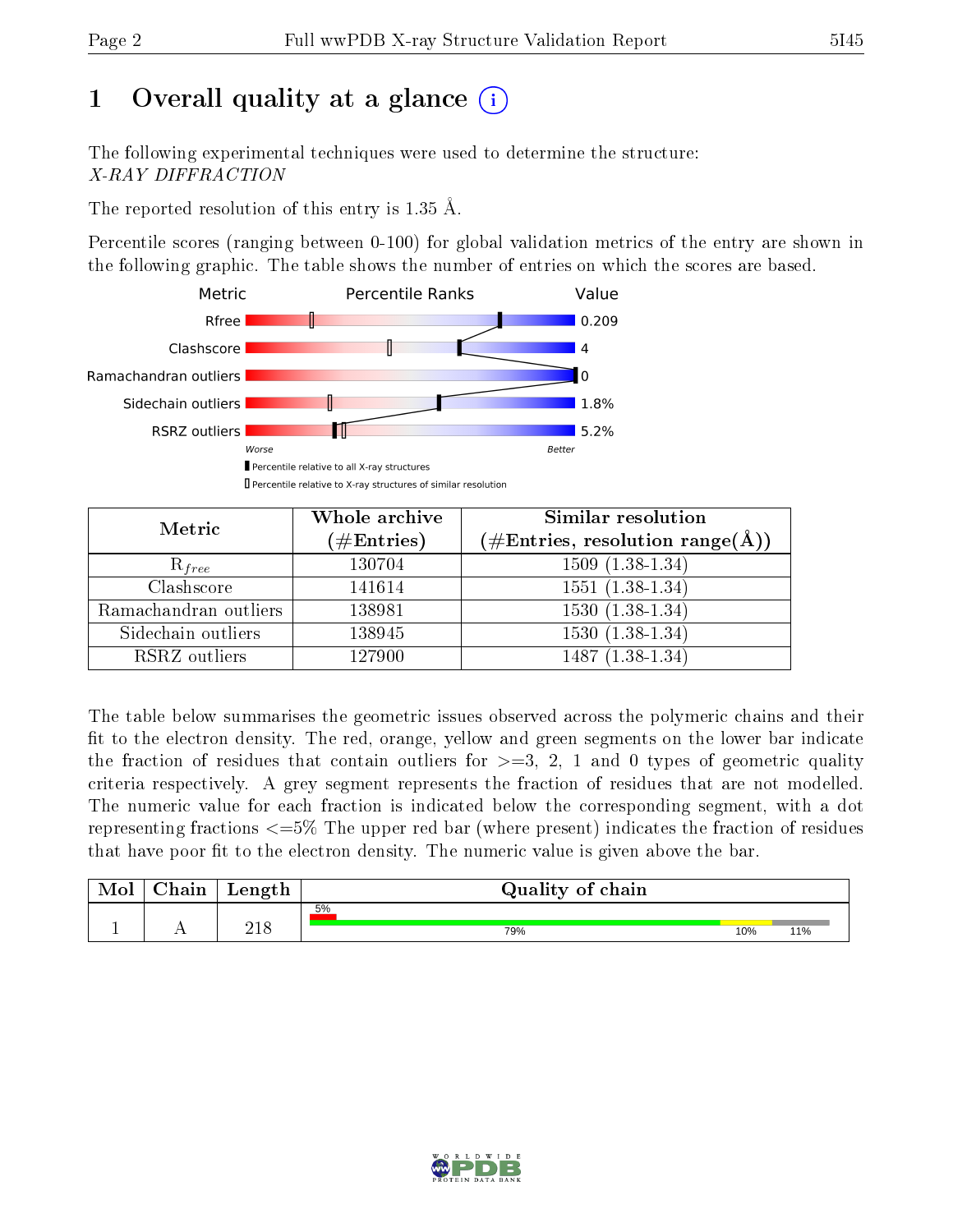# 2 Entry composition (i)

There are 2 unique types of molecules in this entry. The entry contains 2116 atoms, of which 0 are hydrogens and 0 are deuteriums.

In the tables below, the ZeroOcc column contains the number of atoms modelled with zero occupancy, the AltConf column contains the number of residues with at least one atom in alternate conformation and the Trace column contains the number of residues modelled with at most 2 atoms.

Molecule 1 is a protein called Glycosyl transferases group 1 family protein.

| Mol | ${\bf Chain \,\, \,}$ | $\vert$ Residues $\vert$ | $\rm{Atoms}$  |              |  |  | ZeroOcc   AltConf   Trace |     |  |          |  |
|-----|-----------------------|--------------------------|---------------|--------------|--|--|---------------------------|-----|--|----------|--|
|     |                       | 195                      | Total<br>1827 | 1165 306 350 |  |  |                           | Se. |  | ດຕ<br>ಀಀ |  |

There are 3 discrepancies between the modelled and reference sequences:

| Chain |     | Residue   Modelled   Actual |                  | Comment                     | Reference         |
|-------|-----|-----------------------------|------------------|-----------------------------|-------------------|
|       | 137 | SER.                        | $\sim 100$       | expression tag   UNP Q5NFJ9 |                   |
|       | 138 | A SN                        |                  | expression tag   UNP Q5NFJ9 |                   |
|       | 139 |                             | $\sim$ 100 $\pm$ | expression tag              | $\mid$ UNP Q5NFJ9 |

• Molecule 2 is water.

|  | $Mol$   Chain   Residues | Atoms               | $ZeroOcc \mid AltConf \mid$ |
|--|--------------------------|---------------------|-----------------------------|
|  | 269                      | Fotal<br>289<br>289 |                             |

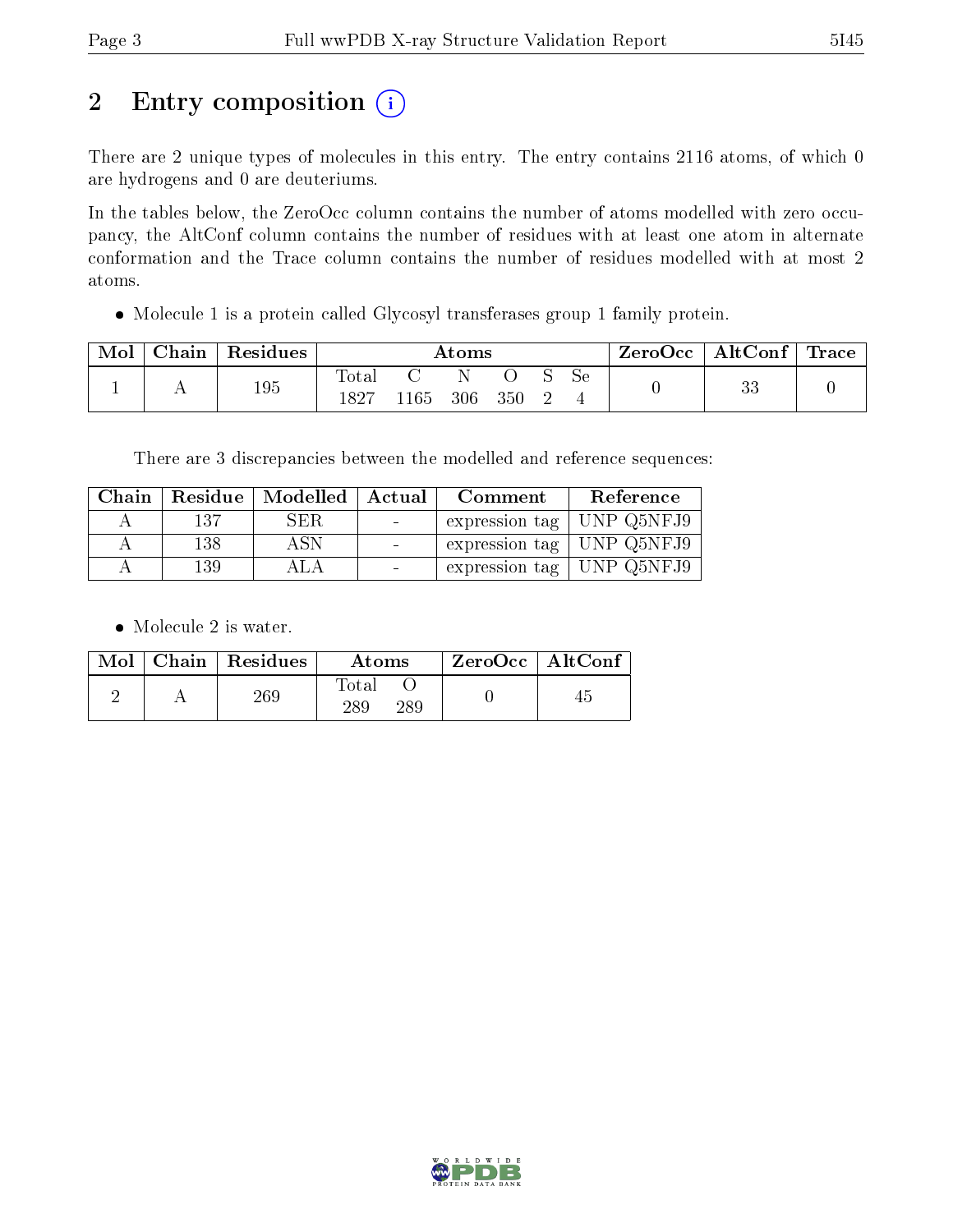# 3 Residue-property plots  $(i)$

These plots are drawn for all protein, RNA and DNA chains in the entry. The first graphic for a chain summarises the proportions of the various outlier classes displayed in the second graphic. The second graphic shows the sequence view annotated by issues in geometry and electron density. Residues are color-coded according to the number of geometric quality criteria for which they contain at least one outlier: green  $= 0$ , yellow  $= 1$ , orange  $= 2$  and red  $= 3$  or more. A red dot above a residue indicates a poor fit to the electron density (RSRZ  $> 2$ ). Stretches of 2 or more consecutive residues without any outlier are shown as a green connector. Residues present in the sample, but not in the model, are shown in grey.

• Molecule 1: Glycosyl transferases group 1 family protein



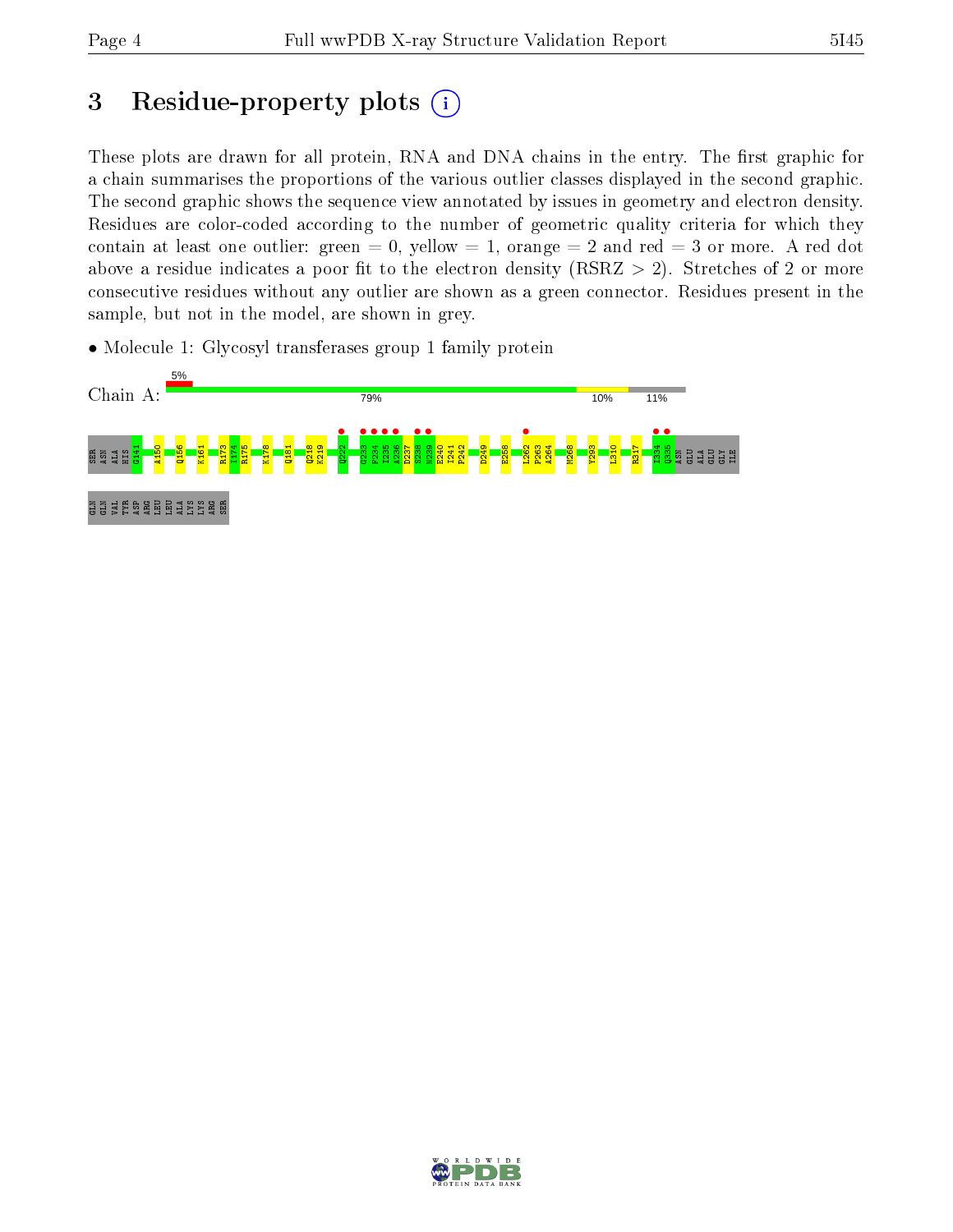# 4 Data and refinement statistics  $(i)$

| Property                                                             | Value                                              | Source     |
|----------------------------------------------------------------------|----------------------------------------------------|------------|
| Space group                                                          | P 1 21 1                                           | Depositor  |
| Cell constants                                                       | $58.96\text{\AA}$<br>38.48Å<br>$41.65\text{\AA}$   |            |
| a, b, c, $\alpha$ , $\beta$ , $\gamma$                               | $117.65^{\circ}$<br>$90.00^\circ$<br>$90.00^\circ$ | Depositor  |
| Resolution $(A)$                                                     | 29.55<br>$-1.35$                                   | Depositor  |
|                                                                      | 29.55<br>$-1.35$                                   | <b>EDS</b> |
| % Data completeness                                                  | $99.7(29.55-1.35)$                                 | Depositor  |
| (in resolution range)                                                | $99.6$ $(29.55-1.35)$                              | <b>EDS</b> |
| $\mathrm{R}_{merge}$                                                 | 0.07                                               | Depositor  |
| $\mathrm{R}_{sym}$                                                   | $0.07\,$                                           | Depositor  |
| $\sqrt{I/\sigma(I)} > 1$                                             | $\overline{3.37}$ (at 1.35Å)                       | Xtriage    |
| Refinement program                                                   | <b>REFMAC 5.8.0135</b>                             | Depositor  |
|                                                                      | $\overline{0.162}$ ,<br>0.203                      | Depositor  |
| $R, R_{free}$                                                        | 0.171<br>0.209<br>$\ddot{\phantom{a}}$             | DCC        |
| $R_{free}$ test set                                                  | 1655 reflections $(4.58\%)$                        | wwPDB-VP   |
| Wilson B-factor $(A^2)$                                              | 13.2                                               | Xtriage    |
| Anisotropy                                                           | 0.437                                              | Xtriage    |
| Bulk solvent $k_{sol}(e/\mathring{A}^3)$ , $B_{sol}(\mathring{A}^2)$ | $0.29$ , 44.8                                      | <b>EDS</b> |
| $\overline{L-test for}$ twinning <sup>2</sup>                        | $< L >$ = 0.49, $< L2$ = 0.33                      | Xtriage    |
| Estimated twinning fraction                                          | $0.027$ for h,-k,-h-l                              | Xtriage    |
| $F_o, F_c$ correlation                                               | 0.97                                               | <b>EDS</b> |
| Total number of atoms                                                | <b>2116</b>                                        | wwPDB-VP   |
| Average B, all atoms $(A^2)$                                         | 17.0                                               | wwPDB-VP   |

Xtriage's analysis on translational NCS is as follows: The largest off-origin peak in the Patterson function is  $11.59\%$  of the height of the origin peak. No significant pseudotranslation is detected.

<sup>&</sup>lt;sup>2</sup>Theoretical values of  $\langle |L| \rangle$ ,  $\langle L^2 \rangle$  for acentric reflections are 0.5, 0.333 respectively for untwinned datasets, and 0.375, 0.2 for perfectly twinned datasets.



<span id="page-4-1"></span><span id="page-4-0"></span><sup>1</sup> Intensities estimated from amplitudes.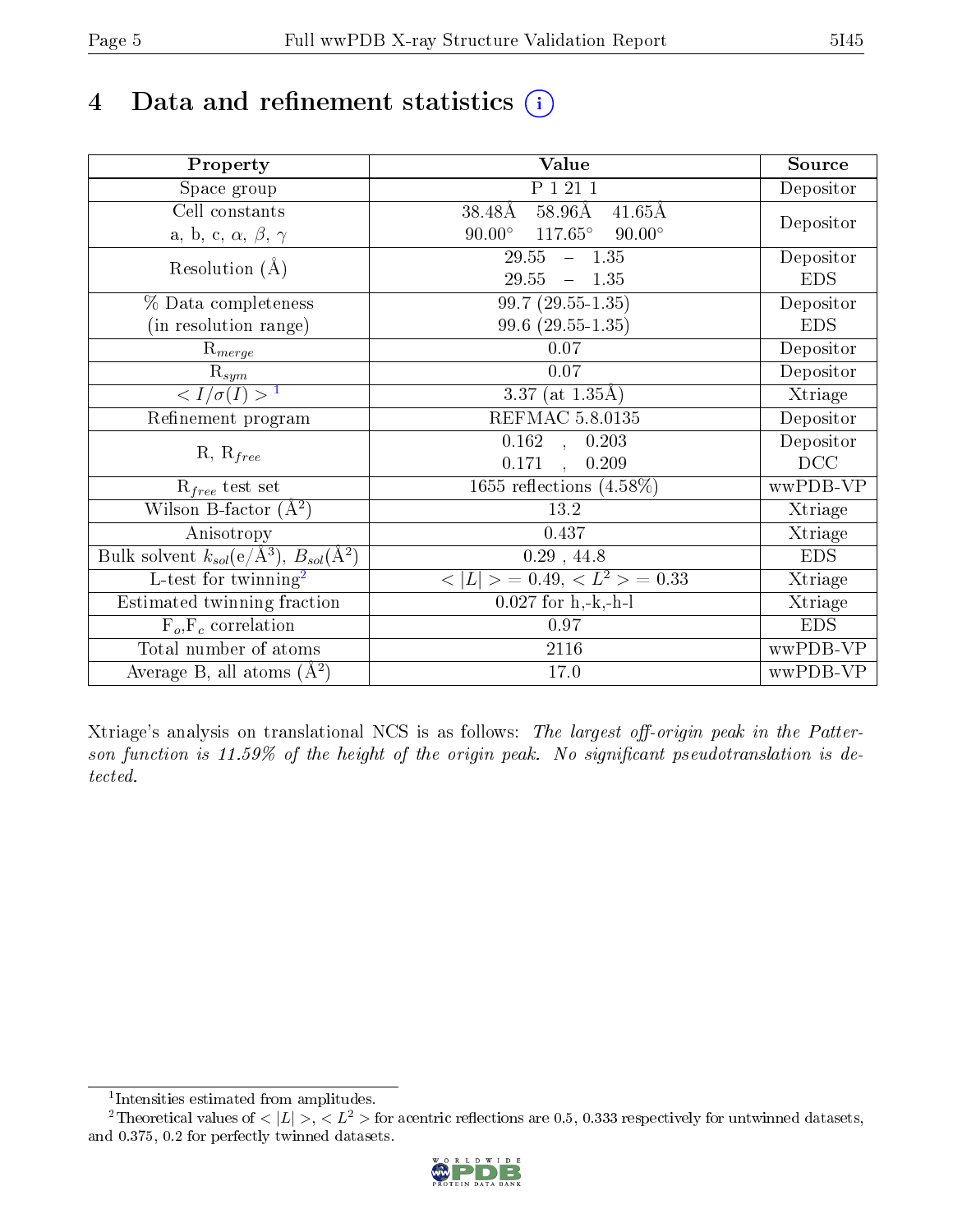# 5 Model quality  $(i)$

### 5.1 Standard geometry  $\overline{()}$

The Z score for a bond length (or angle) is the number of standard deviations the observed value is removed from the expected value. A bond length (or angle) with  $|Z| > 5$  is considered an outlier worth inspection. RMSZ is the root-mean-square of all Z scores of the bond lengths (or angles).

| Mol | Chain |      | Bond lengths | Bond angles |                   |  |
|-----|-------|------|--------------|-------------|-------------------|--|
|     |       | RMSZ | $\# Z >5$    | ∣ RMSZ      | $\# Z  > 5$       |  |
|     |       | 0.59 | 0/1857       |             | $1/2499$ $(0.0\%$ |  |

There are no bond length outliers.

All (1) bond angle outliers are listed below:

| $\mid$ Mol $\mid$ Chain $\mid$ Res $\mid$ Type $\mid$ |  | Atoms                          | Observed( $^o$ )   Ideal( $^o$ ) |        |
|-------------------------------------------------------|--|--------------------------------|----------------------------------|--------|
|                                                       |  | $+$ ARG $+$ NE-CZ-NH1 $+$ 6.40 | $123.50\,$                       | 120 30 |

There are no chirality outliers.

There are no planarity outliers.

### 5.2 Too-close contacts  $(i)$

In the following table, the Non-H and H(model) columns list the number of non-hydrogen atoms and hydrogen atoms in the chain respectively. The H(added) column lists the number of hydrogen atoms added and optimized by MolProbity. The Clashes column lists the number of clashes within the asymmetric unit, whereas Symm-Clashes lists symmetry related clashes.

| Mol |              |  | Chain   Non-H   H(model)   H(added)   Clashes   Symm-Clashes |
|-----|--------------|--|--------------------------------------------------------------|
|     | ഥ വ <i>ച</i> |  |                                                              |
|     |              |  |                                                              |
|     |              |  |                                                              |

The all-atom clashscore is defined as the number of clashes found per 1000 atoms (including hydrogen atoms). The all-atom clashscore for this structure is 4.

All (15) close contacts within the same asymmetric unit are listed below, sorted by their clash magnitude.

| Atom-1             | Atom-2             | Interatomic<br>distance $(A)$ | Clash<br>overlap $(A)$ |  |
|--------------------|--------------------|-------------------------------|------------------------|--|
| 1:A:173[B]:ARG:NH2 | 1:A:258[B]:GLU:OE1 | 2.30                          | $0.63\,$               |  |

Continued on next page...

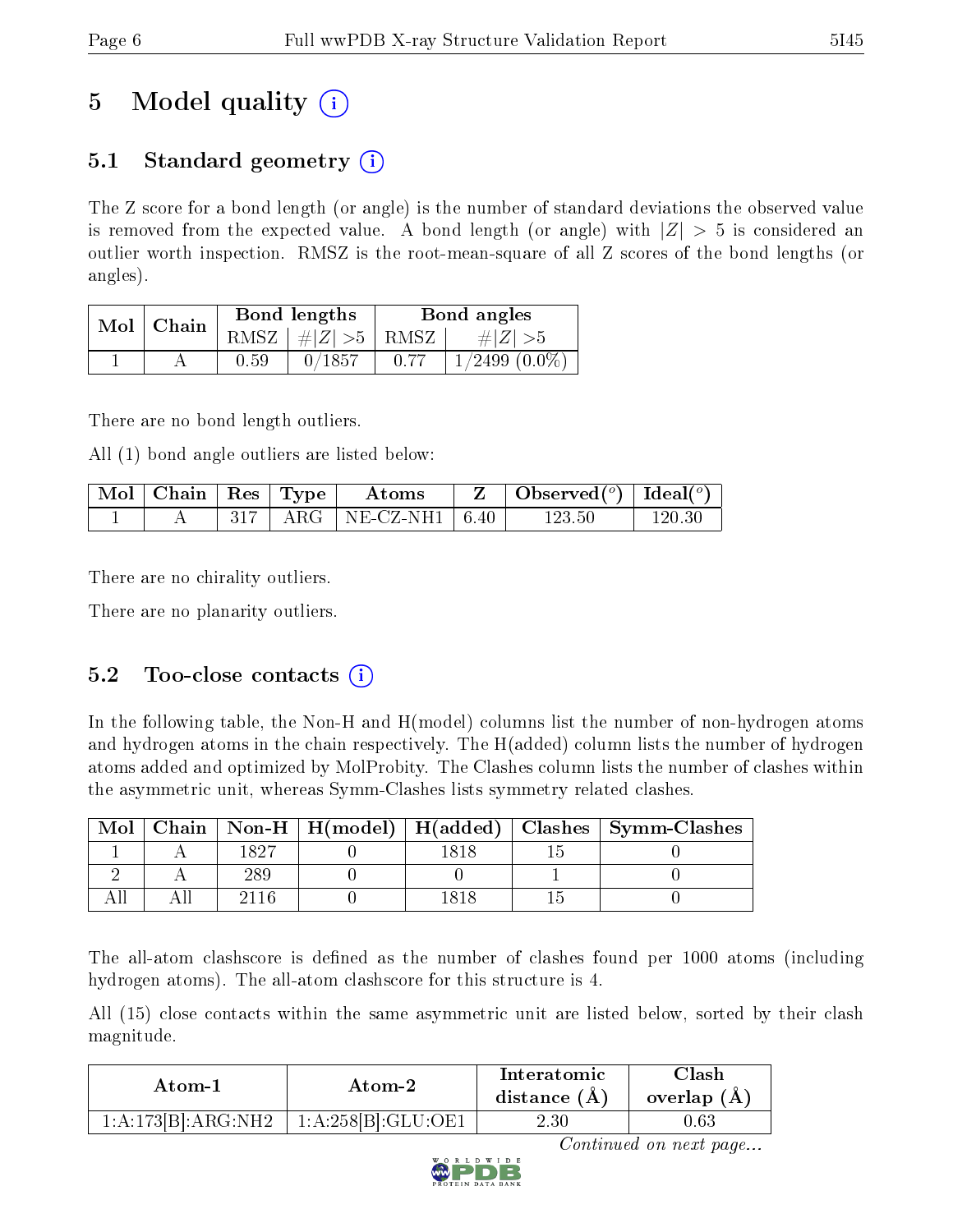| Atom-1              | Atom-2              | Interatomic      | Clash           |
|---------------------|---------------------|------------------|-----------------|
|                     |                     | distance $(\AA)$ | overlap $(\AA)$ |
| 1:A:240[A]:GLU:OE2  | 1:A:240[A]:GLU:HA   | 2.01             | 0.61            |
| 1:A:173[B]:ARG:HH22 | 1:A:258[B]:GLU:CD   | 2.07             | 0.57            |
| 1:A:173[B]:ARG:NH2  | 1:A:178[B]:LYS:HD3  | 2.20             | 0.57            |
| 1:A:237:ASP:HB3     | 1:A:240[A]:GLU:HG2  | 1.87             | 0.56            |
| 1:A:241[A]:ILE:HB   | 1:A:242:PRO:HD3     | 1.89             | 0.54            |
| 1:A:173[B]:ARG:HE   | 1:A:175:ARG:HD3     | 1.74             | 0.52            |
| 1:A:262[B]:LEU:O    | 1:A:263[B]:PRO:C    | 2.51             | 0.47            |
| 1:A:241[A]:ILE:HG12 | 2:A:583[A]:HOH:O    | 2.15             | 0.46            |
| 1:A:264:ALA:HB1     | 1:A:268[B]:MSE:HE3  | 1.99             | 0.44            |
| 1:A:150:ALA:CB      | 1: A: 156: GLN: HG3 | 2.48             | 0.43            |
| 1:A:293[B]:TYR:HE2  | 1:A:310:LEU:HD21    | 1.84             | 0.43            |
| 1:A:181[B]:GLN:HE21 | 1: A:219: LYS: HE3  | 1.84             | 0.43            |
| 1:A:181[B]:GLN:NE2  | 1:A:219:LYS:HE3     | 2.34             | 0.42            |
| 1:A:173[B]:ARG:HH22 | 1:A:178[B]:LYS:HD3  | 1.83             | 0.40            |

Continued from previous page...

There are no symmetry-related clashes.

#### 5.3 Torsion angles (i)

#### 5.3.1 Protein backbone  $(i)$

In the following table, the Percentiles column shows the percent Ramachandran outliers of the chain as a percentile score with respect to all X-ray entries followed by that with respect to entries of similar resolution.

The Analysed column shows the number of residues for which the backbone conformation was analysed, and the total number of residues.

| $\mid$ Mol $\mid$ Chain $\mid$ | Analysed                                 | Favoured   Allowed   Outliers   Percentiles |  |                                                            |  |
|--------------------------------|------------------------------------------|---------------------------------------------|--|------------------------------------------------------------|--|
|                                | $227/218$ (104\%)   223 (98\%)   4 (2\%) |                                             |  | $\begin{array}{ c c c c }\n\hline\n100 & 100\n\end{array}$ |  |

There are no Ramachandran outliers to report.

#### 5.3.2 Protein sidechains  $(i)$

In the following table, the Percentiles column shows the percent sidechain outliers of the chain as a percentile score with respect to all X-ray entries followed by that with respect to entries of similar resolution.

The Analysed column shows the number of residues for which the sidechain conformation was analysed, and the total number of residues.

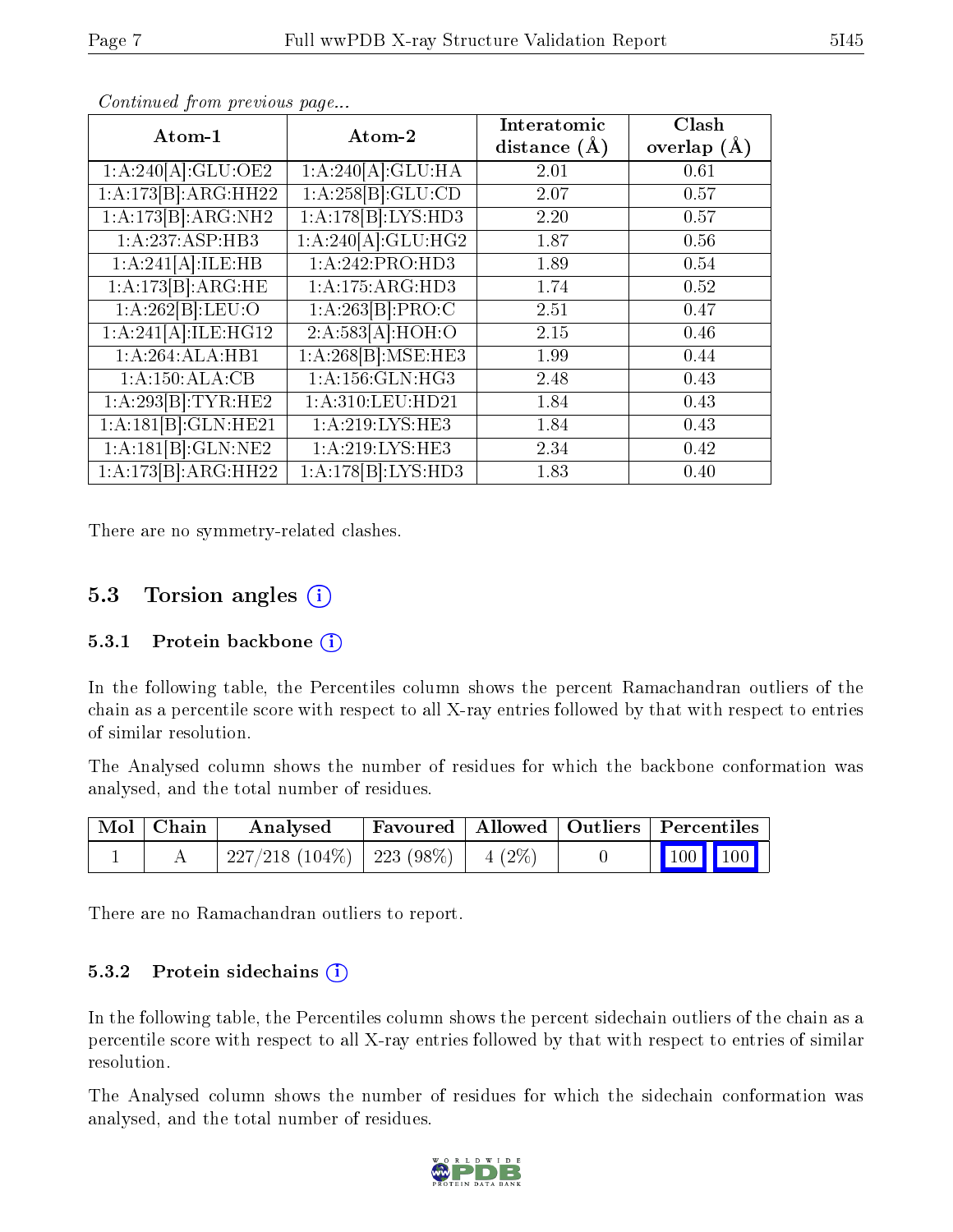| $\mid$ Mol $\mid$ Chain | Analysed                           |          | Rotameric   Outliers   Percentiles |
|-------------------------|------------------------------------|----------|------------------------------------|
|                         | $195/180$ $(108\%)$   192 $(98\%)$ | $3(2\%)$ |                                    |

All (3) residues with a non-rotameric sidechain are listed below:

| Mol | Chain | Res | Type  |
|-----|-------|-----|-------|
|     |       | 161 | L V S |
|     |       | 218 | GLN   |
|     |       | 249 |       |

Some sidechains can be flipped to improve hydrogen bonding and reduce clashes. There are no such sidechains identified.

#### 5.3.3 RNA (i)

There are no RNA molecules in this entry.

#### 5.4 Non-standard residues in protein, DNA, RNA chains (i)

There are no non-standard protein/DNA/RNA residues in this entry.

#### 5.5 Carbohydrates (i)

There are no carbohydrates in this entry.

#### 5.6 Ligand geometry  $(i)$

There are no ligands in this entry.

#### 5.7 [O](https://www.wwpdb.org/validation/2017/XrayValidationReportHelp#nonstandard_residues_and_ligands)ther polymers (i)

There are no such residues in this entry.

#### 5.8 Polymer linkage issues (i)

There are no chain breaks in this entry.

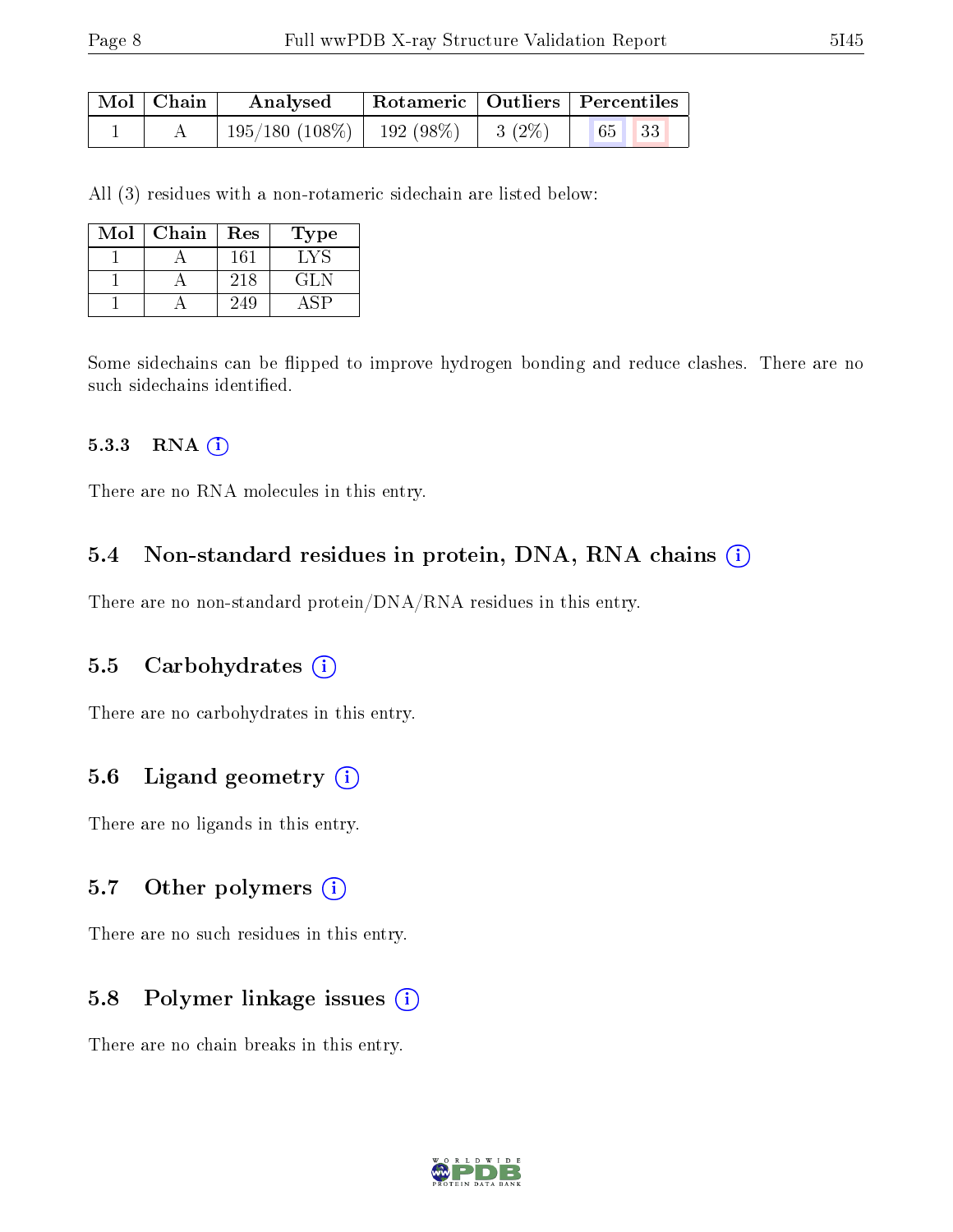## 6 Fit of model and data  $(i)$

### 6.1 Protein, DNA and RNA chains  $(i)$

In the following table, the column labelled  $#RSRZ> 2'$  contains the number (and percentage) of RSRZ outliers, followed by percent RSRZ outliers for the chain as percentile scores relative to all X-ray entries and entries of similar resolution. The OWAB column contains the minimum, median,  $95<sup>th</sup>$  percentile and maximum values of the occupancy-weighted average B-factor per residue. The column labelled  $Q< 0.9$  lists the number of (and percentage) of residues with an average occupancy less than 0.9.

| $\mid$ Mol $\mid$ Chain | Analysed      | $\mid$ <rsrz> <math>\mid</math></rsrz> | $\#\mathrm{RSRZ}{>}2$         | $\mid$ OWAB(Å <sup>2</sup> ) $\mid$ Q<0.9 $\mid$ |  |
|-------------------------|---------------|----------------------------------------|-------------------------------|--------------------------------------------------|--|
|                         | 193/218 (88%) | 0.53                                   | $10(5\%)$ 27 30 9, 14, 26, 49 |                                                  |  |

All (10) RSRZ outliers are listed below:

| Mol | Chain | Res | Type         | <b>RSRZ</b> |
|-----|-------|-----|--------------|-------------|
| 1   | A     | 234 | PHE          | 8.8         |
| 1   | A     | 235 | ILE          | 7.3         |
| 1   | А     | 236 | ALA          | 6.5         |
| 1   | A     | 233 | GLY          | 5.1         |
| 1   | А     | 238 | SER          | 3.6         |
| 1   | A     | 239 | <b>ASN</b>   | 2.9         |
| 1   | A     | 334 | ILE          | 2.7         |
| 1   | A     | 335 | GLN          | 2.6         |
| 1   | А     | 222 | $_{\rm GLN}$ | 2.5         |
| 1   |       | 262 | LEU          | 2.0         |

### 6.2 Non-standard residues in protein, DNA, RNA chains (i)

There are no non-standard protein/DNA/RNA residues in this entry.

### 6.3 Carbohydrates (i)

There are no carbohydrates in this entry.

### 6.4 Ligands  $(i)$

There are no ligands in this entry.